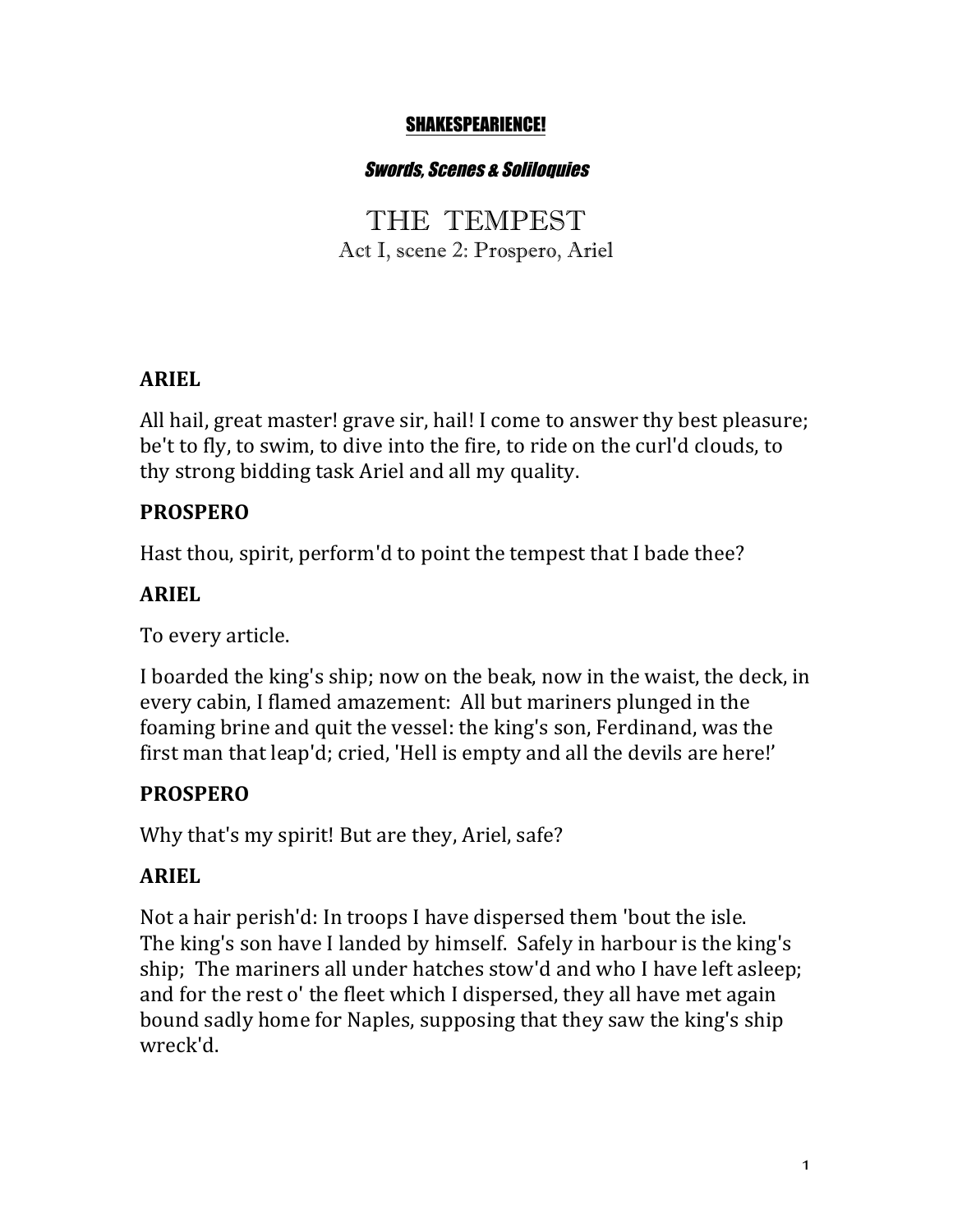# **PROSPERO**

Ariel, thy charge exactly is perform'd: but there's more work.

# **ARIEL**

Is there more toil?

### **PROSPERO**

How now? moody? What is't thou canst demand?

### **ARIEL**

My liberty. Remember I have done thee worthy service; thou didst promise to bate me a full year.

### **PROSPERO**

Dost thou forget from what a torment I did free thee? malignant thing! Hast thou forgot the foul witch Sycorax?

## **ARIEL**

No, sir.

## **PROSPERO**

This blue-eyed hag was hither brought with child; Thou, wast then her servant;

And she did confine thee, in her most unmitigable rage, into a cloven pine; imprison'd thou didst painfully remain a dozen years; within which space she died and left her son, not honour'd with A human shape.

## **ARIEL**

Yes, Caliban her son.

## **PROSPERO**

He, whom now I keep in service. What torment I did find thee in; it was mine art, when I arrived and heard thee, that let thee out.